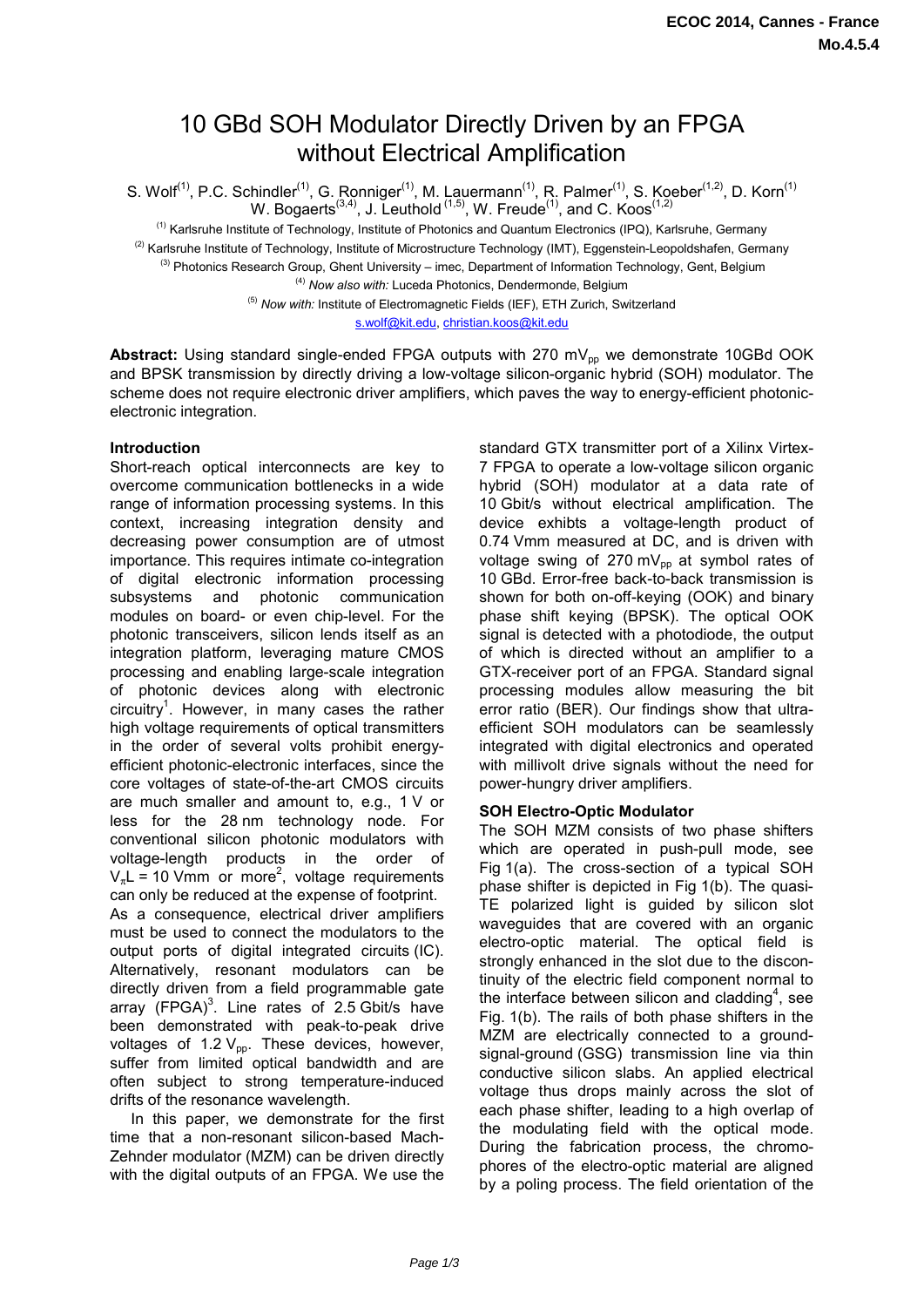

**Fig. 1:** (a) Experimental setup for directly driving an SOH modulator with the GTX interfaces of a Virtex-7 FPGA. A PRBS signal is mapped to the electrical GTX output that is connected to the Mach-Zehnder modulator (MZM) without further amplification. The MZM consists of two 1 mm long SOH phase shifters that are driven by a ground-signal-ground (GSG) transmission line. The optical carrier from an external cavity laser (ECL) is modulated in the SOH MZM, and an erbium-doped fiber amplifier (EDFA) compensates the insertion loss before the signal is fed to the receiver (Rx). For coherent detection, an optical modulation analyzer (OMA) is used, whereas direct detection relies on a single photodiode. In this case a 2 nm bandpass filter (BPF) suppresses ASE noise of the EDFA. (b) Cross-section of a single SOH phase-shifter. The silicon slot waveguide ( $w<sub>Slot</sub> = 120$  nm,  $w<sub>Rail</sub> = 240$  nm,  $h<sub>Rail</sub> = 220$  nm) is coated with the electro-optic material SEO100. Electrodes are connected to the silicon rails via thin conductive slabs. (c) DC-Transmission curve of MZM modulator. The voltage required for a π-phase shift of the MZM is  $V_\pi$  = 0.74 V measured at DC with a bias voltage of 3.7 V.

GSG transmission line and the poling direction result in push-pull operation of the MZM<sup>5</sup>. To increase the modulation bandwidth, a static gate field of 0.1 V/nm is applied between the bulk silicon and the SOI device layer to increase the conductivity of the thin silicon slabs by an electron accumulation layer<sup>6</sup>. As a cladding, the commercially available material SEO100 from Soluxra LLC is used. This material combines good temperature stability with high electro-optic performance. In our 1 mm-long SOH MZM, we measure a  $\pi$ -voltage of 0.74 V at DC, as depicted in Fig 1(c). This allows for efficient modulation even at low drive voltages. Note that the  $\pi$ -voltage is measured at a 3.7 V bias to eliminate screening effects caused by free charges in the cladding at small DC fields $<sup>5</sup>$ .</sup>

## **Data Transmission Setup**

The experimental setup is depicted in Fig. 1 (a). Laser light from an external cavity laser (ECL) is coupled to the SOH MZM. The signal at the output of the modulator chip is amplified by an erbium-doped fiber amplifier (EDFA) in order to compensate for the insertion loss. After amplification, the signal is received by either a coherent receiver (Rx) using a local oscillator for coherent BPSK demodulation or by direct detection with a fast photodiode for OOK signals. For OOK, a 2 nm bandpass filter (BPF) suppresses amplified spontaneous emission (ASE).

 For the experiment, we use a Xilinx XC7VX485T FPGA on a VC707 evaluation board. A pseudo-random binary sequence (PRBS) of length  $2^{31}$ -1 is generated on the FPGA and fed to a single GTX transmitter (Tx) for OOK and BPSK modulation. GTX transceivers are specified to operate at a maximum of 0.5  $V_{\text{op}}$  for single-ended operation in the low frequency limit. In our case, we measured a swing of about 310 mV<sub>pp</sub> from the electric eye diagram at the transmitter output. The Xilinx GTX interfaces are neither designed to drive photonic devices nor do they provide a flat frequency response. As a consequence, the GTX interface exhibits a strong low-pass characteristic. We compensated it by an internal digital 3-tap finite-impulse response (FIR) filter. Using this filter the output port swing reduces further to 270 m $V_{\text{p}}$  for our experiment.

### **Transmission Experiment**

In a first experiment, we generate OOK and BPSK signals, which are received and recorded for offline signal analysis. The experimental results are summarized in Fig. 2. OOK signals are obtained by biasing the SOH MZM at the quadrature point. A real-time oscilloscope records the output current of a fast pin photodiode delivered to a 50  $\Omega$  impedance. We use Matlab to analyze the signal. We do not employ any post-equalization. Eye diagrams for the electrical drive signal and the optical signal as received are depicted in Fig 2 (a) and (b), respectively. We do not measure any errors in approximately 390.000 recorded bits. The extracted quality-factor  $Q = 6.7$  for the transmission indicates error-free operation  $(BER = 10^{-11})$ . Comparison of both eye diagrams in Fig. 2(a) and (b) suggests that bandwidth limitations are mainly due to the GTX modules. This is in agreement with an independent measurement of the SOH MZM, which exhibited a modulation bandwidth of approximately 15 GHz – well above the bandwidth of the GTX modules. Hence, without further bandwidth degradation, it would be possible to improve signal quality by increasing the length of the phase shifters, thereby improving modulation depth at the expense of device bandwidth. Alternatively, when keeping the device